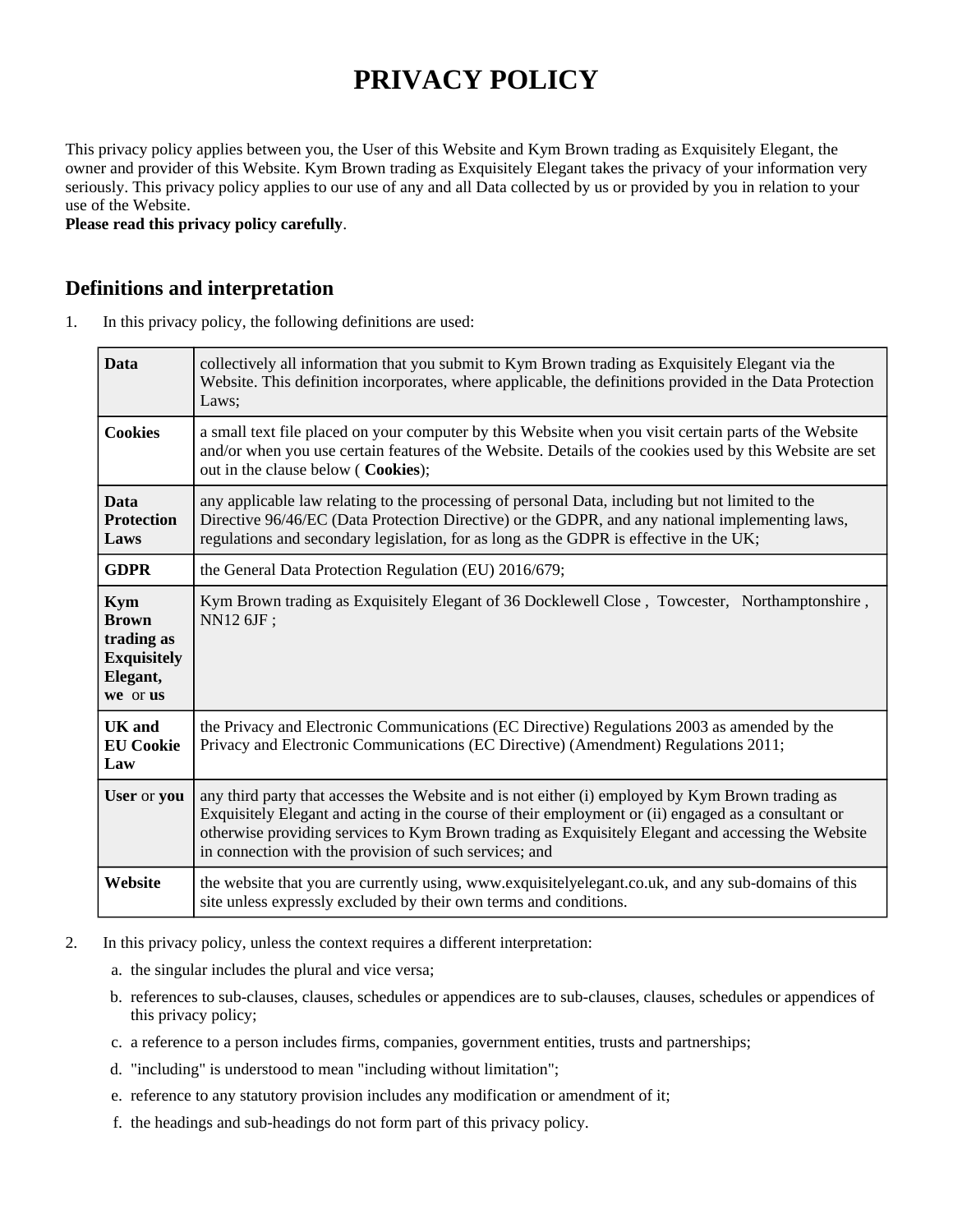# **Scope of this privacy policy**

- 3. This privacy policy applies only to the actions of Kym Brown trading as Exquisitely Elegant and Users with respect to this Website. It does not extend to any websites that can be accessed from this Website including, but not limited to, any links we may provide to social media websites.
- 4. For purposes of the applicable Data Protection Laws, Kym Brown trading as Exquisitely Elegant is the "data controller". This means that Kym Brown trading as Exquisitely Elegant determines the purposes for which, and the manner in which, your Data is processed.

# **Data collected**

- 5. We may collect the following Data, which includes personal Data, from you:
	- a. name;
	- b. contact Information such as email addresses and telephone numbers;
	- c. demographic information such as postcode, preferences and interests;
	- d. address;

in each case, in accordance with this privacy policy.

# **How we collect Data**

- 6. We collect Data in the following ways:
	- a. data is given to us by you ; and
	- b. data is collected automatically.

#### **Data that is given to us by you**

- 7. Kym Brown trading as Exquisitely Elegant will collect your Data in a number of ways, for example:
	- a. when you contact us through the Website, by telephone, post, e-mail or through any other means;
	- b. when you register with us and set up an account to receive our products/services;
	- c. when you make payments to us, through this Website or otherwise;
	- d. when you elect to receive marketing communications from us;

in each case, in accordance with this privacy policy.

### **Data that is collected automatically**

- 8. To the extent that you access the Website, we will collect your Data automatically, for example:
	- a. we automatically collect some information about your visit to the Website. This information helps us to make improvements to Website content and navigation, and includes your IP address, the date, times and frequency with which you access the Website and the way you use and interact with its content.
	- b. we will collect your Data automatically via cookies, in line with the cookie settings on your browser. For more information about cookies, and how we use them on the Website, see the section below, headed "Cookies".

# **Our use of Data**

9. Any or all of the above Data may be required by us from time to time in order to provide you with the best possible service and experience when using our Website. Specifically, Data may be used by us for the following reasons: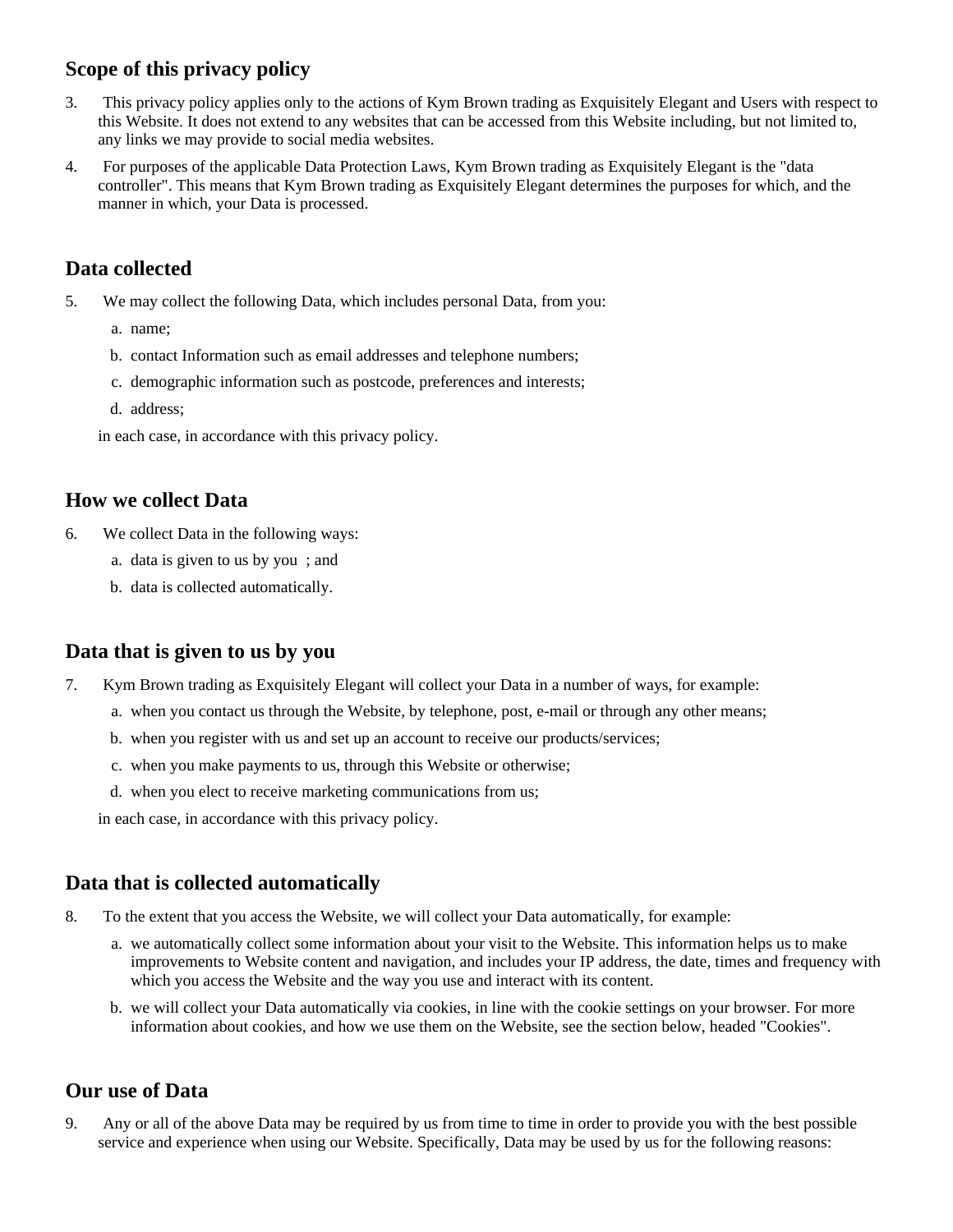a. internal record keeping;

in each case, in accordance with this privacy policy.

- 10. We may use your Data for the above purposes if we deem it necessary to do so for our legitimate interests. If you are not satisfied with this, you have the right to object in certain circumstances (see the section headed "Your rights" below).
- 11. When you register with us and set up an account to receive our services, the legal basis for this processing is the performance of a contract between you and us and/or taking steps, at your request, to enter into such a contract.

#### **Who we share Data with**

- 12. We may share your Data with the following groups of people for the following reasons:
	- a. Royal Mail or other delivery services Address, email or contact number may be shared for delivery of your goods

in each case, in accordance with this privacy policy.

#### **Keeping Data secure**

.

- 13. We will use technical and organisational measures to safeguard your Data, for example:
	- a. access to your account is controlled by a password and a user name that is unique to you.
	- b. we store your Data on secure servers.
- 14. Technical and organisational measures include measures to deal with any suspected data breach. If you suspect any misuse or loss or unauthorised access to your Data, please let us know immediately by contacting us via this e-mail address: kym@exquisitelyelegant.co.uk .
- 15. If you want detailed information from Get Safe Online on how to protect your information and your computers and devices against fraud, identity theft, viruses and many other online problems, please visit www.getsafeonline.org. Get Safe Online is supported by HM Government and leading businesses.

#### **Data retention**

- 16. Unless a longer retention period is required or permitted by law, we will only hold your Data on our systems for the period necessary to fulfil the purposes outlined in this privacy policy or until you request that the Data be deleted.
- 17. Even if we delete your Data, it may persist on backup or archival media for legal, tax or regulatory purposes.

#### **Your rights**

- 18. You have the following rights in relation to your Data:
	- a. **Right to access** the right to request (i) copies of the information we hold about you at any time, or (ii) that we modify, update or delete such information. If we provide you with access to the information we hold about you, we will not charge you for this, unless your request is "manifestly unfounded or excessive." Where we are legally permitted to do so, we may refuse your request. If we refuse your request, we will tell you the reasons why.
	- b. **Right to correct** the right to have your Data rectified if it is inaccurate or incomplete.
	- c. **Right to erase** the right to request that we delete or remove your Data from our systems.
	- d. **Right to restrict our use of your Data** the right to "block" us from using your Data or limit the way in which we can use it.
	- e. **Right to data portability** the right to request that we move, copy or transfer your Data.
	- f. **Right to object** the right to object to our use of your Data including where we use it for our legitimate interests.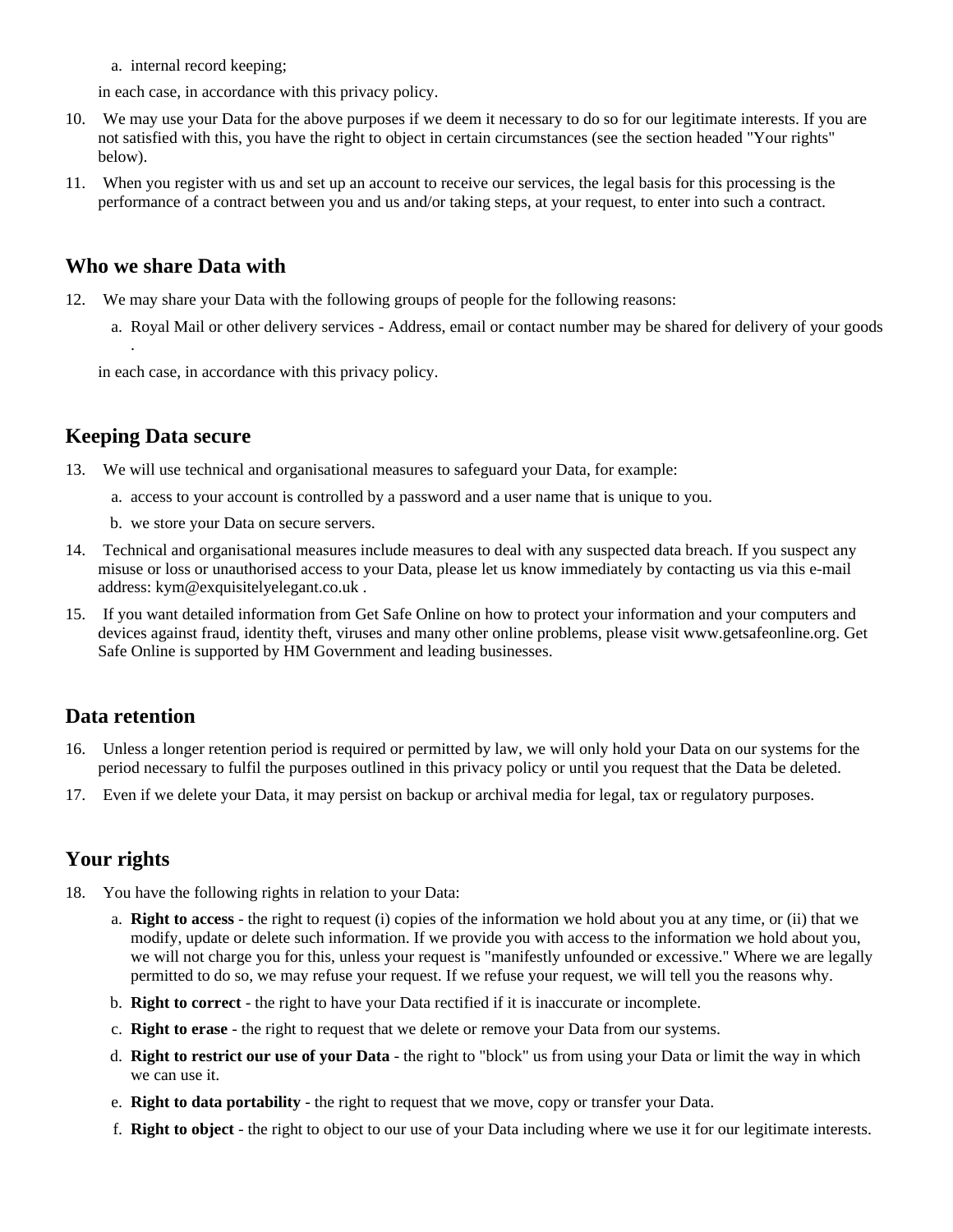- 19. To make enquiries, exercise any of your rights set out above, or withdraw your consent to the processing of your Data (where consent is our legal basis for processing your Data), please contact us via this e-mail address: kym@exquisitelyelegant.co.uk .
- 20. If you are not satisfied with the way a complaint you make in relation to your Data is handled by us, you may be able to refer your complaint to the relevant data protection authority. For the UK, this is the Information Commissioner's Office (ICO). The ICO's contact details can be found on their website at https://ico.org.uk/.
- 21. It is important that the Data we hold about you is accurate and current. Please keep us informed if your Data changes during the period for which we hold it.

# **Links to other websites**

22. This Website may, from time to time, provide links to other websites. We have no control over such websites and are not responsible for the content of these websites. This privacy policy does not extend to your use of such websites. You are advised to read the privacy policy or statement of other websites prior to using them.

### **Changes of business ownership and control**

- 23. Kym Brown trading as Exquisitely Elegant may, from time to time, expand or reduce our business and this may involve the sale and/or the transfer of control of all or part of Kym Brown trading as Exquisitely Elegant. Data provided by Users will, where it is relevant to any part of our business so transferred, be transferred along with that part and the new owner or newly controlling party will, under the terms of this privacy policy, be permitted to use the Data for the purposes for which it was originally supplied to us.
- 24. We may also disclose Data to a prospective purchaser of our business or any part of it.
- 25. In the above instances, we will take steps with the aim of ensuring your privacy is protected.

#### **Cookies**

- 26. This Website may place and access certain Cookies on your computer. Kym Brown trading as Exquisitely Elegant uses Cookies to improve your experience of using the Website and to improve our range of products. Kym Brown trading as Exquisitely Elegant has carefully chosen these Cookies and has taken steps to ensure that your privacy is protected and respected at all times.
- 27. All Cookies used by this Website are used in accordance with current UK and EU Cookie Law.
- 28. Before the Website places Cookies on your computer, you will be presented with a message bar requesting your consent to set those Cookies. By giving your consent to the placing of Cookies, you are enabling Kym Brown trading as Exquisitely Elegant to provide a better experience and service to you. You may, if you wish, deny consent to the placing of Cookies; however certain features of the Website may not function fully or as intended.
- 29. This Website may place the following Cookies:

| <b>Type of Cookie</b>          | <b>Purpose</b>                                                                                                                                                                                                                                                                     |
|--------------------------------|------------------------------------------------------------------------------------------------------------------------------------------------------------------------------------------------------------------------------------------------------------------------------------|
| Strictly necessary cookies     | These are cookies that are required for the operation of our website. They<br>include, for example, cookies that enable you to log into secure areas of our<br>website, use a shopping cart or make use of e-billing services.                                                     |
| Analytical/performance cookies | They allow us to recognise and count the number of visitors and to see how<br>visitors move around our website when they are using it. This helps us to<br>improve the way our website works, for example, by ensuring that users are<br>finding what they are looking for easily. |

- 30. You can find a list of Cookies that we use in the Cookies Schedule.
- 31. You can choose to enable or disable Cookies in your internet browser. By default, most internet browsers accept Cookies but this can be changed. For further details, please consult the help menu in your internet browser.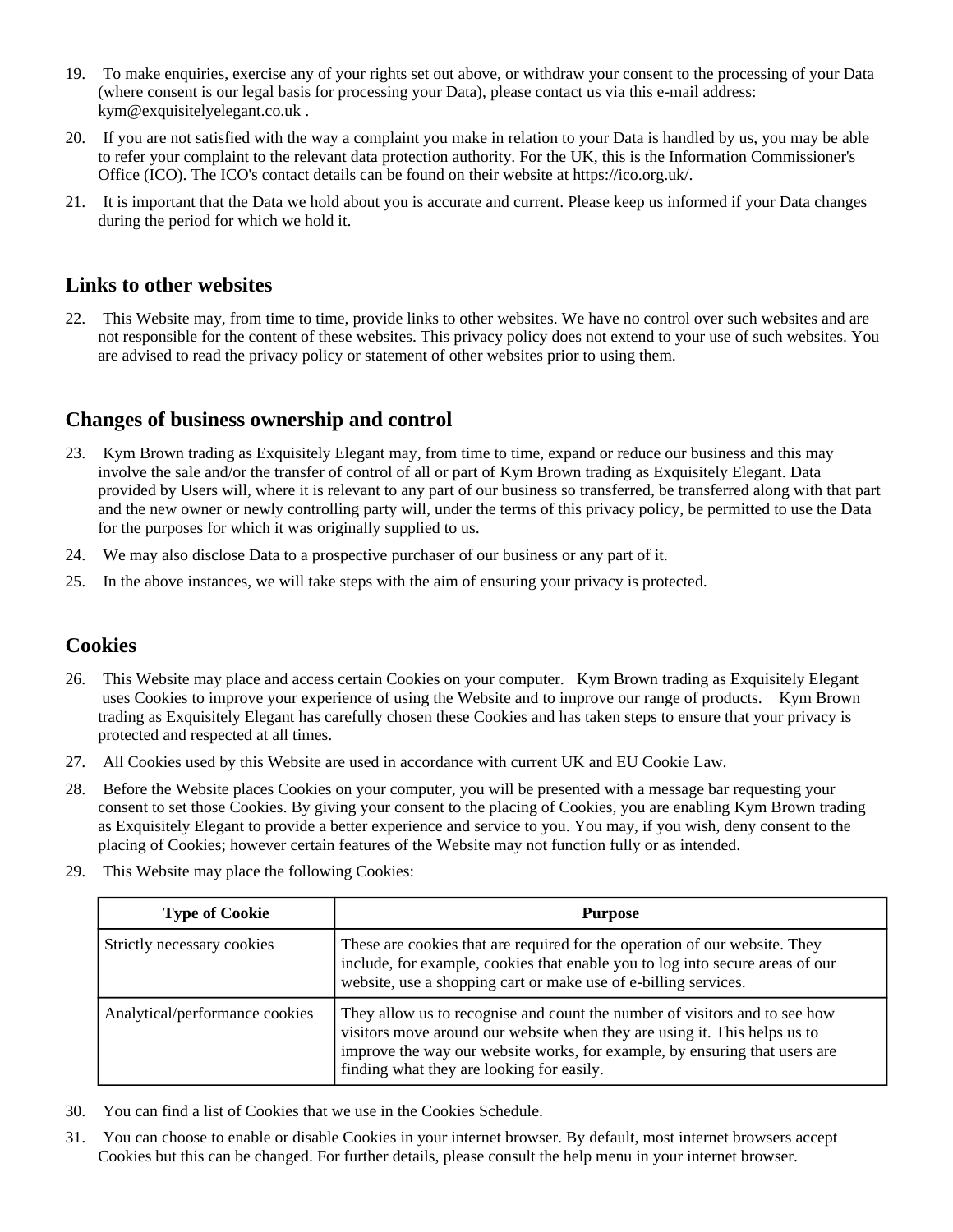- 32. You can choose to delete Cookies at any time; however you may lose any information that enables you to access the Website more quickly and efficiently including, but not limited to, personalisation settings.
- 33. It is recommended that you ensure that your internet browser is up-to-date and that you consult the help and guidance provided by the developer of your internet browser if you are unsure about adjusting your privacy settings.
- 34. For more information generally on cookies, including how to disable them, please refer to aboutcookies.org. You will also find details on how to delete cookies from your computer.

# **General**

- 35. You may not transfer any of your rights under this privacy policy to any other person. We may transfer our rights under this privacy policy where we reasonably believe your rights will not be affected.
- 36. If any court or competent authority finds that any provision of this privacy policy (or part of any provision) is invalid, illegal or unenforceable, that provision or part-provision will, to the extent required, be deemed to be deleted, and the validity and enforceability of the other provisions of this privacy policy will not be affected.
- 37. Unless otherwise agreed, no delay, act or omission by a party in exercising any right or remedy will be deemed a waiver of that, or any other, right or remedy.
- 38. This Agreement will be governed by and interpreted according to the law of England and Wales. All disputes arising under the Agreement will be subject to the exclusive jurisdiction of the English and Welsh courts.

# **Changes to this privacy policy**

39. Kym Brown trading as Exquisitely Elegant reserves the right to change this privacy policy as we may deem necessary from time to time or as may be required by law. Any changes will be immediately posted on the Website and you are deemed to have accepted the terms of the privacy policy on your first use of the Website following the alterations.

You may contact Kym Brown trading as Exquisitely Elegant by email at  $kym@exquistelyelegant.co.uk$ .

# **Attribution**

40. This privacy policy was created using a document from [Rocket Lawyer](https://www.rocketlawyer.com/gb/en/) (https://www.rocketlawyer.com/gb/en). **29 June 2020**